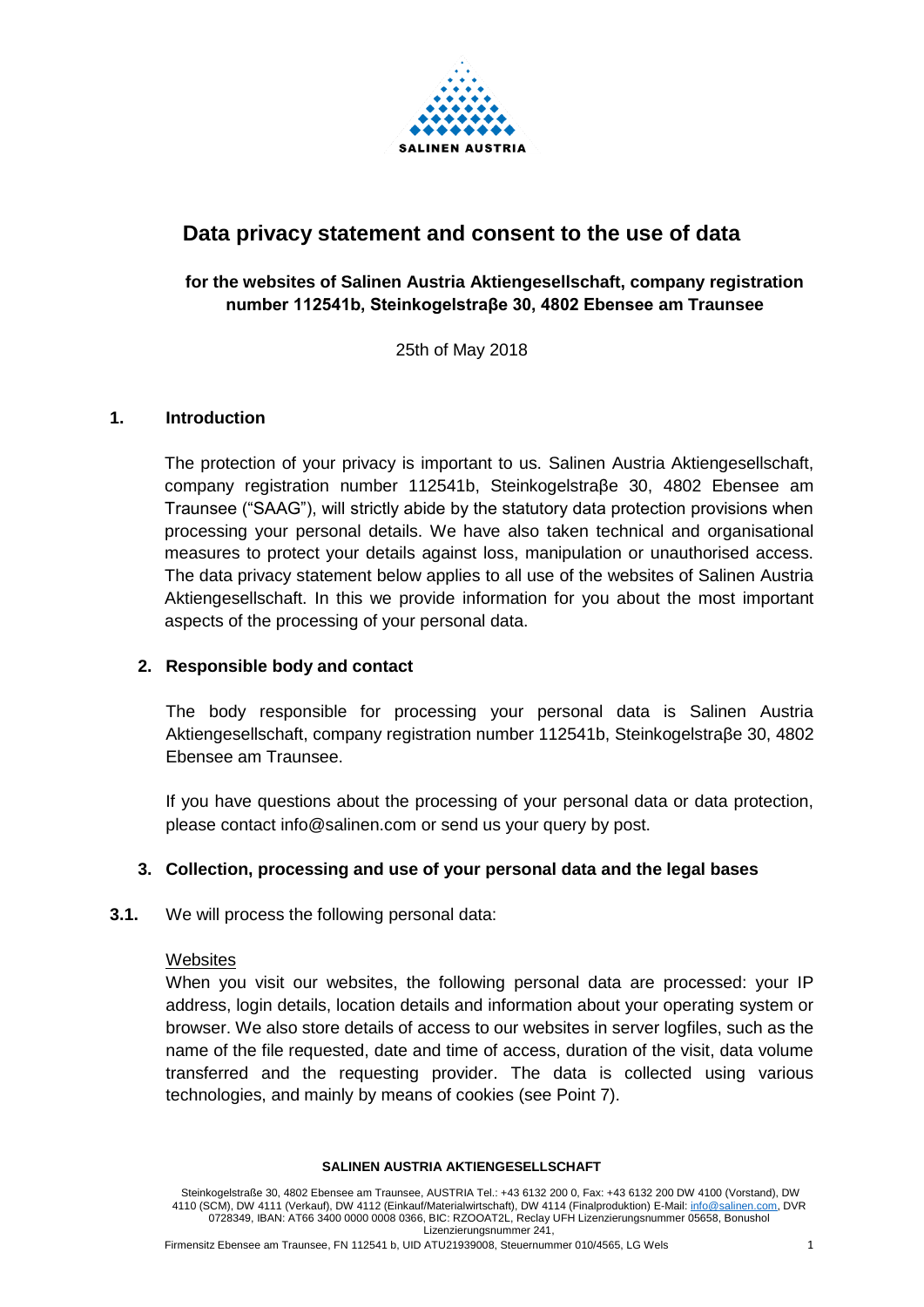

If you register on our websites, we will process the personal data you voluntarily provide yourself during registration.

We will process the personal data stated above on the basis of our overriding justified interest (Art. 6 Para. 1 (f) GDPR), which consists in achieving the purposes stated in 4.1. Such processing can be necessary in respect of entering into a contract or for the performance of a contract (Art. 6 Para. 1 (b) GDPR).

## Contact form

When you contact us via the contact form on our website or by email, we will process your personal data which you voluntarily provide to us in the context of contacting us. The data that we will collect is evident from the respective input forms. This can include in particular your name, your email address, your phone number and your address.

We will process the personal data stated above on the basis of our overriding justified interest (Art. 6 Para. 1 (f) GDPR), which consists in achieving the purposes stated in 4.2. Such processing can be necessary in respect of entering into a contract or for the performance of a contract (Art. 6 Para. 1 (b) GDPR).

We will process the personal data stated exclusively on the basis of your consent (Art. 6 Para. 1 (a) GDPR).

3.2. There is no obligation to actually provide the details we ask you for on our websites. However, if you do not do so, it will not be possible for you to use all the functions of the website.

## **4. Purpose of data processing**

We will process your personal data for the following purposes:

## 4.1. Websites

− To be able to provide you with user-friendly websites and further develop and improve these websites;

- − To be able to compile usage statistics;
- − To be able to recognise, prevent and investigate attacks on our websites.

## 4.2. Contact form

- − To be able to deal with your enquiry;
- − To be able to contact you to initiate any possible business.

#### **SALINEN AUSTRIA AKTIENGESELLSCHAFT**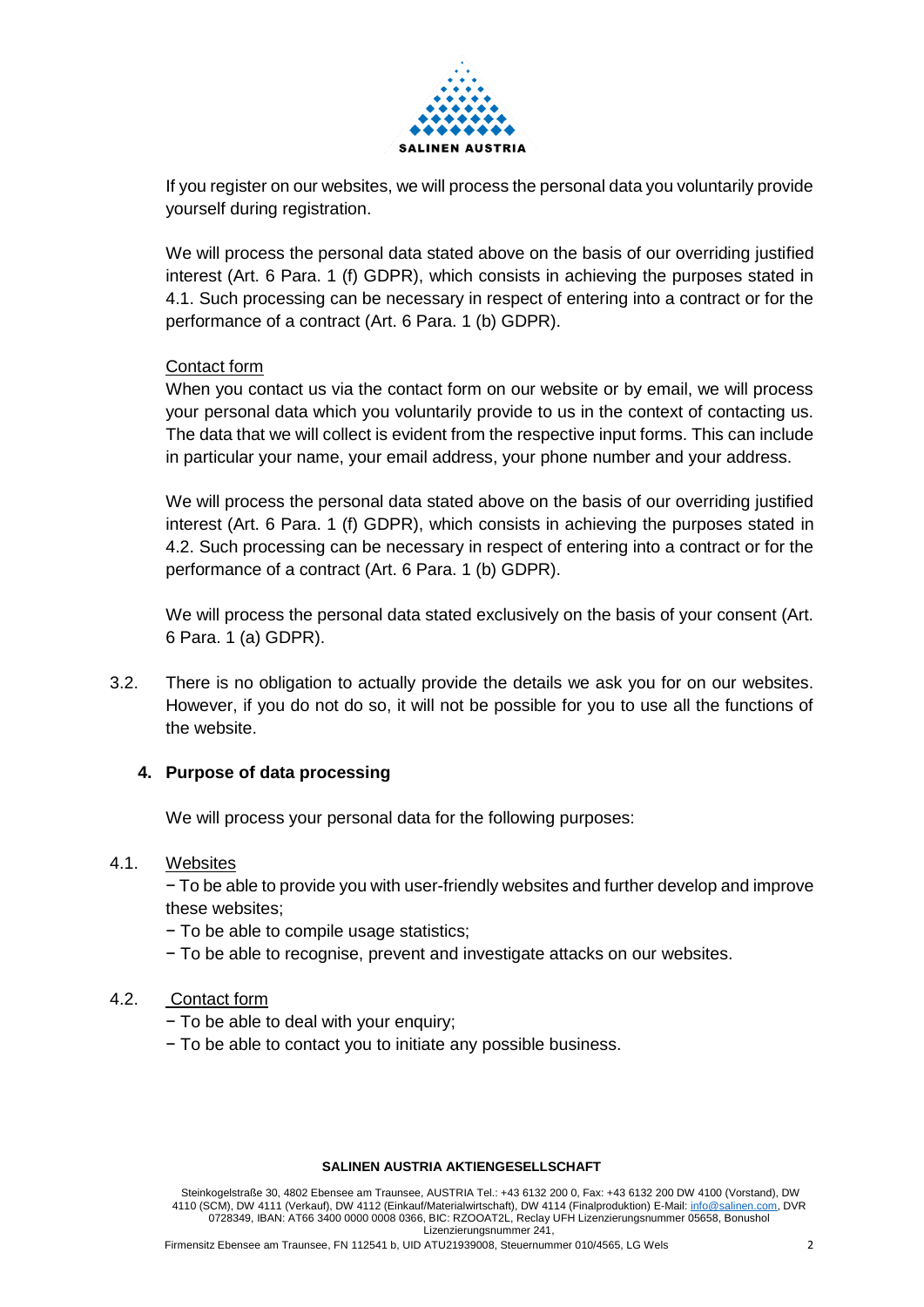

### **5. Transmission of your personal data**

For the purposes mentioned above, your personal data will be transmitted to the following recipients:

- − IT service providers instructed by us;
- − Tax advisers instructed by us for the fulfilment of our tax obligations.

The personal data processed by us is stored on a server in Austria belonging to Salinen Austria AG. Your data will be passed on to authorities if there should be a legal obligation for us to do so.

### **6. Storage period**

- **6.1.** We will only store your personal data for as long as we reasonably consider to be necessary in order to achieve the purposes stated in Point 4 and is permissible in accordance with the applicable law. In all events we will store your personal data for as long as there are statutory retention obligations or if the limitation periods for potential legal claims have not yet expired.
- **6.2.** In detail we will store your personal data as follows:

### **Websites**

We will store your data for a period of three months. Longer storage will take place insofar as this is necessary to investigate identified attacks on our websites.

The cookies for Google Analytics are deleted after two years. You can find further information on the terms of use and data protection at <http://www.google.com/analytics/terms/de.html> or [https://www.google.de/intl/de/policies/.](https://www.google.de/intl/de/policies/)

### Contact form

We will store your personal data for six months in case you have further follow-up questions. Longer storage will take place only insofar as this is necessary to be able to deal with your enquiry.

### **Newsletter**

If you agree to us sending you our newsletter, in all events we will store your data for as long as you wish to receive the newsletter.

#### **SALINEN AUSTRIA AKTIENGESELLSCHAFT**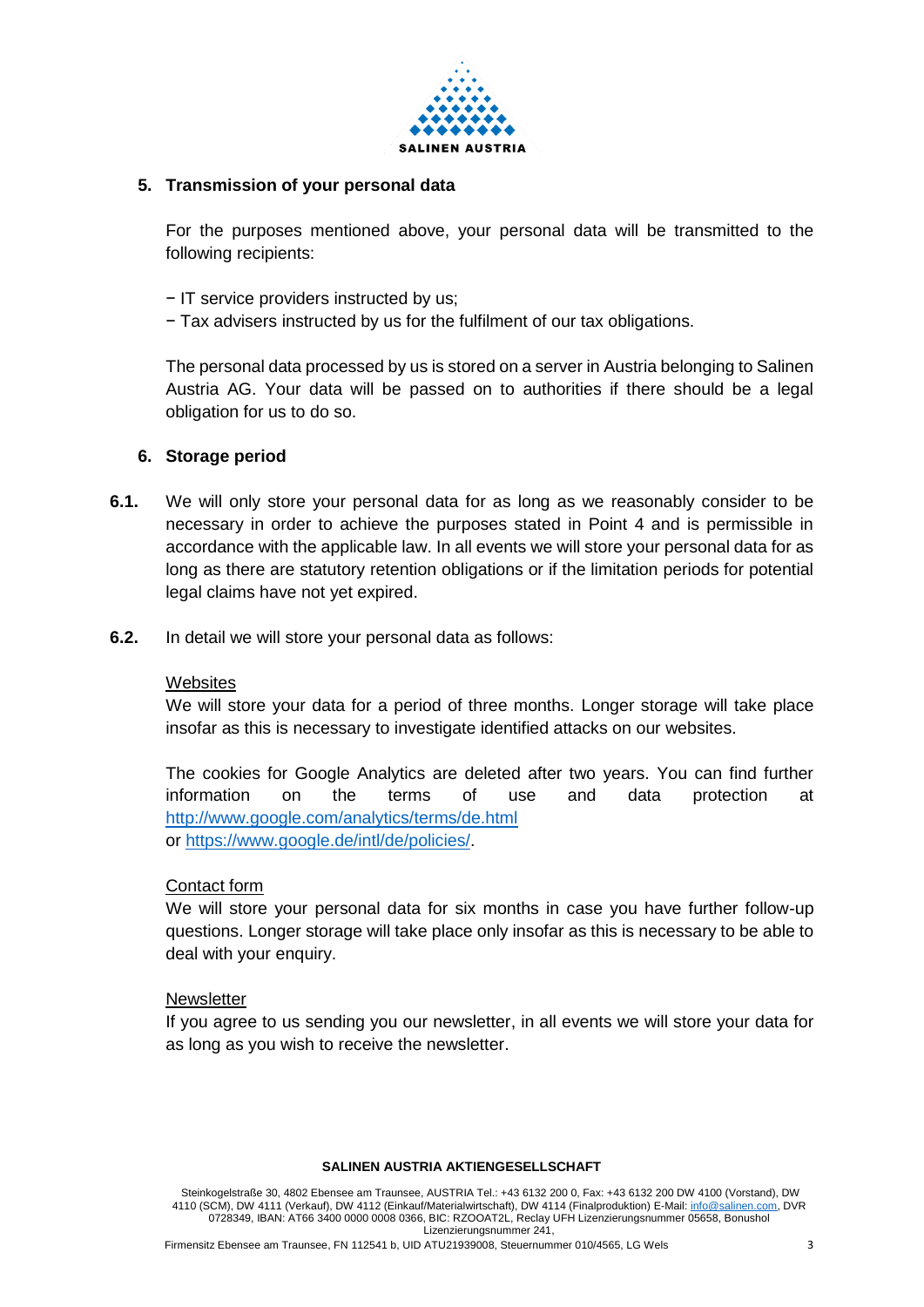

## **7. Use of cookies**

To make visiting our website attractive and enable the use of certain functions, and for the purpose of evaluating your use of our website, compiling reports on website activity for website operators and providing other services relating to website activity and internet usage, we use cookies on different pages. These are small text files that are stored on your end device. Some of the cookies we use are deleted again at the end of the browser session, in other words after you close your browser (so-called session cookies). Other cookies will remain on your end device and enable us to recognise your browser on your next visit (persistent cookies). You can adjust your browser settings so that you are informed when cookies are installed and are able to decide individually about accepting cookies, accepting cookies in certain cases or excluding them generally. If you do not accept cookies, this might limit the functionality of our website.

We also use cookies from third party providers in order to record data in aggregate form with analysis tools such as Google Analytics. This involves both permanent and temporary cookies.

Please refer to our Cookie Policy for further information regarding the use of cookies on our website.

## **8. Web analysis**

This website uses Google Analytics, a web analytics service provided by Google, Inc., 1600 Amphitheatre Parkway, Mountain View, CA 94043, USA (www.google.de). Google Analytics uses "cookies", which are text files placed on your computer to help the website analyse how you use the site. The information generated by the cookie about your use of this website will normally be transmitted to and stored by Google on a server in the USA. In connection with the transmission of data to the USA, the EU Commission has issued an adequacy decision (EU-US privacy shield) which establishes that the USA guarantees an appropriate level of data protection for the transfer of data from the EU to US companies.

If the IP anonymization on this website is enabled, your IP address will however be abridged by Google beforehand within the member states of the European Union or in other states signatory to the Agreement on the European Economic Area. Only in exceptional cases will the full IP address be transmitted to Google for storage on a server in the USA and abridged there.

The IP anonymization on this website is enabled as Google Analytics has been extended to include the code "gat. anonymizelp();" to ensure that IP addresses are collected in anonymised form (known as IP masking) and to rule out any direct connection to particular persons.

#### **SALINEN AUSTRIA AKTIENGESELLSCHAFT**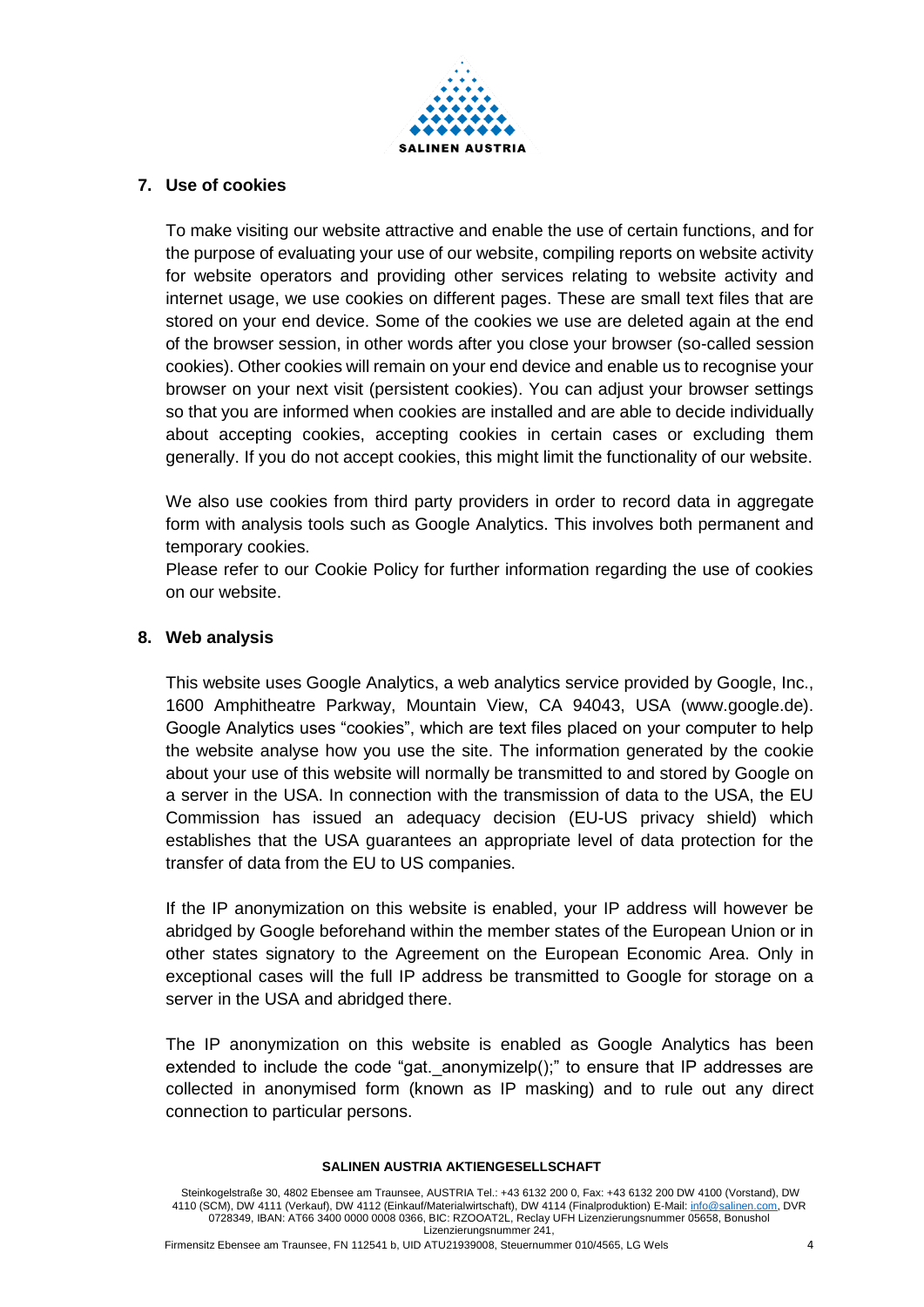

On behalf of the operator of this website, Google will use this information for evaluating your use of the website, compiling reports on website activity and providing other services for website operators relating to website activity and internet usage. Google will not associate your IP address transmitted by your browser in the context of Google Analytics with any other data held by Google. You may refuse the use of cookies by selecting the appropriate settings on your browser; however, please note that if you do this you may not be able to use the full functionality of this website. You can also prevent the acquisition of data relating to your use of the website (including your IP address) generated by the cookies and the processing of such data by Google by downloading and installing the browser plug-in from the following link: [http://tools.google.com/dlpage/gaoptout?hl=de.](http://tools.google.com/dlpage/gaoptout?hl=de)

As an alternative to the browser add-on, and in particular for browsers on mobile end devices, you can also prevent data collection by Google Analytics by clicking on this link. This will place an opt-out cookie on your end device which will prevent the future collection of your data when you visit this website. The opt-out cookie will apply only in this browser and only for our website, and will be placed on your device. If you delete the cookies in your browser, you will need to place the opt-out cookie on your device again.

Further information on data protection and the terms of use can be viewed at <http://www.google.com/analytics/terms/de.html> and at <https://support.google.com/analytics/answer/6004245?hl=de>

## **9. Use of Social Plugins**

We use so-called social plugins: facebook.com, instagram.com and youtube.com on our website. These are embedded links, which transfer you to our channels of the social media platforms. If you have a user account on the respective social media platform and you are logged in during your internet session, you may use several services in the course of visiting of webpage. In return, data related to your visit will be transferred to the social media platforms and will be rendered your personal profile. You may avoid this data interchange for the future by logging out of the respective social media platform before or during visiting our website. Detailed information in Hungarian language about how social media plugins are used in connection with the website please refer to the data privacy statement of the respective social platform.

Facebook Inc., Menlo Park, CA, USA Instagram Inc., San Francisco, CA, USA YouTube LLC, San Bruno, CA, USA

#### **SALINEN AUSTRIA AKTIENGESELLSCHAFT**